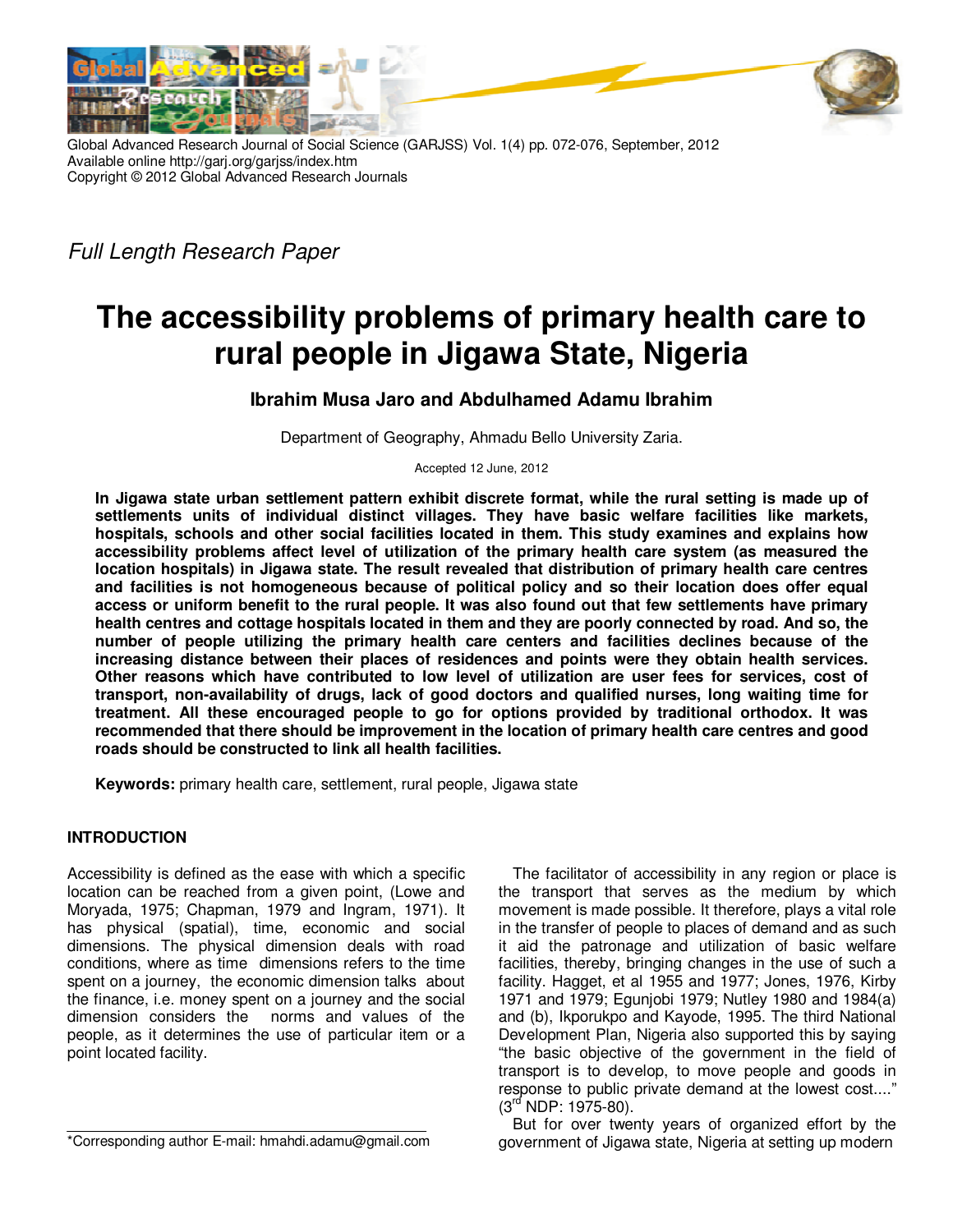primary health care centres which will address health problems. People still talk about bias in the distribution of the primary centres and nature of roads connecting them. More so there are serious complains on the access to their services and on the poor services rendered to people. There are also problems of introduction of user fees for services provided, the unfriendly openings hours, poor skill of other staff and the absence of drugs. The poor operation methods of commercial vehicles are also a contributing factor. The gap identified and that is worth studying relates to the spatial spread of primary health centres and to explain how accessibilities problems affects the level of utilization of the health facilities in Jigawa state. Figuure I, is showing the spatial distribution of primary health facilities in Jigawa state,Nigeria. This study is divided into four sections, section one is introduction and research problem, section two is the methodology, section three deals with the interpretation of result and section four is the conclusion.

#### **Study area**

Jigawa state was created out from Kano state in 1991, located between logitude7 6"W and 9 8" E and latitude 13 2 N and12 8 S, in the Northern part of Nigeria and has the characteristics of Sudan savannah regions,(administrative map of Nigeria scale 1: 2,000,000). It is bounded in the north by Niger republic, in the north east by Yobe state, in the south east by Bauchi state and in the West by Katsina and Kano, see fig.1. For a map of Jigawa state showing the local government areas and the distribution primary health care centres (as measured by the location of hospitals). The Southern part of the state is relatively more developed and densely populated than the Northern part. It is also more physically and functionally linked to Kano state. The Northern part is more physically sparse, characterized by underdeveloped transportations and communications links.

Administratively, Jigawa state is made up of twentyseven (27) Local Government Areas and Dutse is the state capital. It has five emirates, each administered by a tradition ruler called Emir, they are: Kazaure, Dutse, Gumel, Hadejia and Ringim, which together have an estimated populations of 4, 348,649 people (N.P.C. 2006).

# **METHODOLOGY**

The primary and secondary methods were used to obtain information for this study. In the primary method questionnaires were used to collect data from respondents who make use of the primary health centres or facilities. Jigawa state administration map on scale of

1:500,000 were used to select the first seventeen Local Government Areas, represent 62.9%, using their population in descending order. The ministry of health was also visited to collect information on types, location, facilities and staffing of the hospitals.

The house listing list was obtained from national population commission was used to select houses and the purposive sampling method was used to select responding household heads. The author and eight trained assistants directly interviewed those who agreed to be interviewed in their houses. Generally, respondents were asked to provide answers to questions on utilization of primary health care centers and facilities. The type of questions asked, covered suitability of the location of health facility, availability of equipment and cost of using them, prompt availability of service, availability of drugs, preference for using a health centre, distance and cost of trip, affordability and availability of options. The responses were summarized, tabulated and explained using the percentage method. This method was adopted from a similar studies conducted in Lagos state by Federal Office of Statistics on patronage of hospitals, in 1999 and by Bok et al, (1999) in their study on situation assessment and analysis of the state of health system in Kaduna. In this study one percent of the population representing a total of forty three thousand four hundred and eighty-six were people were interviewed in Jigawa state. This means that one thousand six hundred and ten respondents were directly interviewed at home by trained research assistants in each local government area. The result obtained is used for analysis and the result is presented below.

# **INTERPRETATION OF RESULT**

Distribution of Health Institutions in Jigawa State:

This study found out that primary health centres (as measured location of hospitals) are grouped in five zones, namely, Hadejia, Gumel, Kudu, Jahun and Kazaure, to enable effective control and management. In each zone, there is a general or specialist hospital and other categories of health centres including either cottage hospital or the primary health care centre. Added to these are the private hospitals, the clinics and patient medical stores, which were not covered in this study. Table 1, shows location, staffing and number of beds in the general hospitals and table 2 presents information on the cottage hospitals, while table 3 presents the subclassification of primary health care centres in Jigawa state.

The general hospitals are managed by the state government and are located in the local government headquarters. They provide both preventive and major curative service and also the specialized curative rehabilitative and reconstructive services.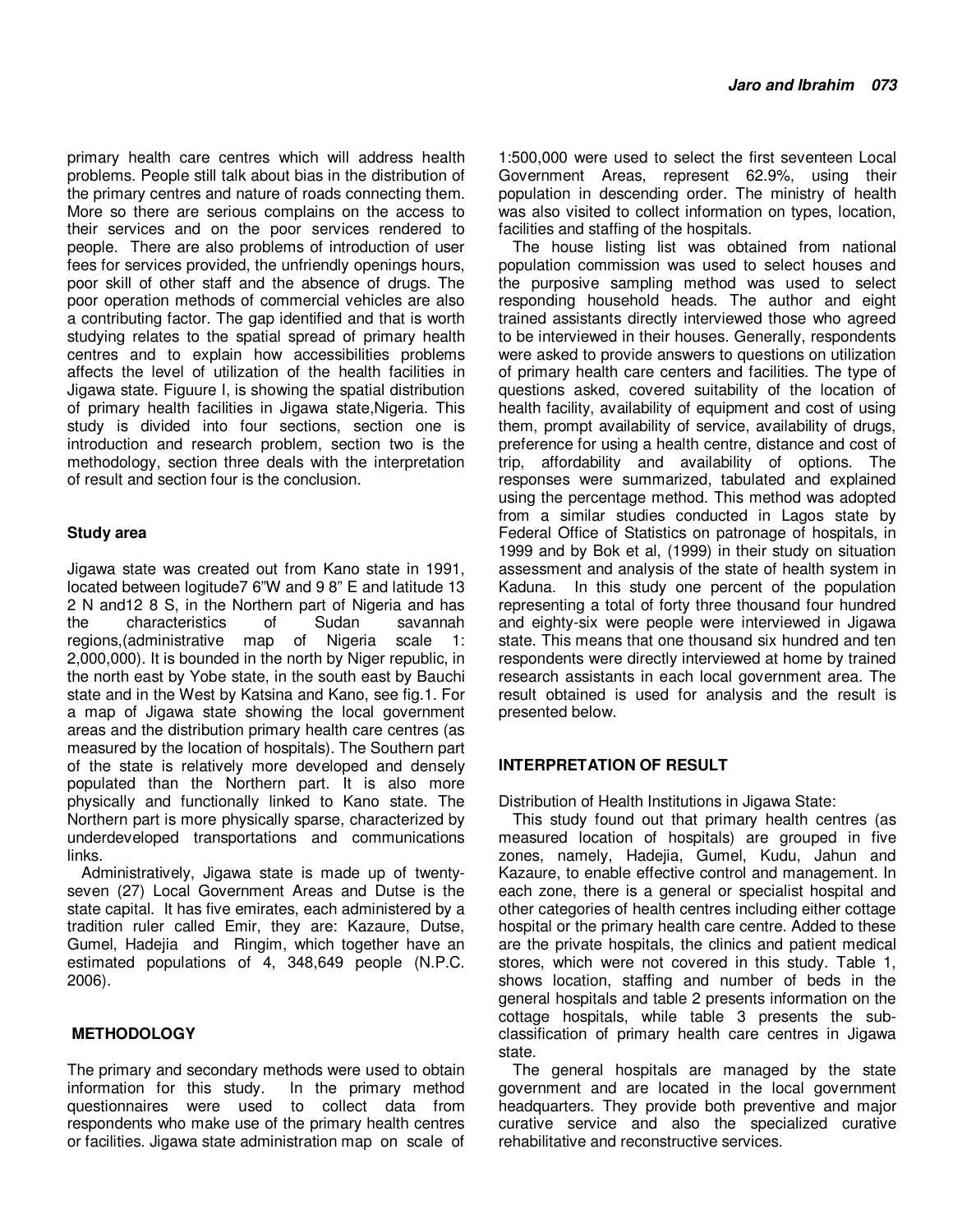| <b>Names of the Cottage Hospital</b> | Location           | <b>Staff Strength</b> | No. Of Bed |
|--------------------------------------|--------------------|-----------------------|------------|
| General Hospital, Birnin Kudu        | <b>Birnin Kudu</b> | 88                    | 160        |
| General Hospital, Dutse              | Dutse              | 114                   | 180        |
| General Hospital, Hadejia            | Hadejia            | 98                    | 145        |
| General Hospital, Kazaure            | Kazaure            | 62                    | 120        |
| General Hospital, Jahun              | Jahun              | 56                    | 108        |
| General Hospital, Babura             | Babura             | 34                    | 68         |
| Total                                |                    | 556                   | 961        |

**Table 1.** Distribution of General Hospitals

Source: Fieldwork: 2005

**Table 2.** Shows the Characteristics of Cottage Hospital in Jigawa State

| Name of the Cottage Hospital | Location       | Staff Strength | No. Of Bed |
|------------------------------|----------------|----------------|------------|
| Cottage Hospital, Gwaram     | Gwaram         | 38             | 50         |
| Cottage Hospita, Ringim      | Ringim         | 21             | 40         |
| Cottage Hospital, Birniwa    | <b>Birniwa</b> | 18             | 30         |
| Cottage Hospital, Bulanga    | Bulanga        | 18             | 36         |
| Cottage Hospital, K/Hausa    | K/Hausa        | 32             | 20         |
| Total                        |                | 127            | 170        |
|                              |                |                |            |

Source: Fieldwork: 2005

**Table 3.** Shows Distribution of Primary Health Facilities by Type and Location in Jigawa State

| <b>General Hospital and their location</b> | <b>Cottage Hospital and their Location</b> | <b>Primary Health Centre and their Location</b> |
|--------------------------------------------|--------------------------------------------|-------------------------------------------------|
| Hadeji                                     | Gwaram                                     | Garki                                           |
| <b>Birnin Kudu</b>                         | <b>Birniwa</b>                             | Basirki                                         |
| Gwaram                                     | Kafin Hausa                                | Old Gwaram                                      |
| Kazaure                                    | Ringim                                     | Maitagari                                       |
| Jahun                                      | Kiyawa                                     | Roni                                            |
| <b>Babura</b>                              | -                                          |                                                 |
| Dutse                                      | $\overline{\phantom{a}}$                   | $\overline{\phantom{a}}$                        |

Source: Fieldwork: 2005

The cottage hospitals and the primary health centres are managed by state government. They provide basic preventive and health promotion services as well as simple curative services. Specifically, this includes health education, immunization and management of simple malaria, diarrhoea and teaches nutrition. The result reveals that cottage hospitals provide upgraded services to people than the primary health centres in Jigawa state.

It was found out that the primary health centers are managed by the local government councils; they are sometimes assisted by multinational organizations with drugs and equipments. It was also found out that increase in demand for health care and the problems of accessibility (physical and economic dimensions), have encouraged the active involvement of community based organizations and private individuals in provision of health services. This is appearing in the establishment of more private hospitals and pharmaceutical chemists in

urban areas and their branches in rural areas.

 Six different types of treatments for ill health persons were identified out of which three are standard and the others are discretional. The level of utilization of these treatment methods are affected by income of people, types and nature of services, distance travelled and cost of the services rendered. They are:

- 1) Government hospital treatment
- a. General hospital
- b. Cottage hospital
- c. Primary health centres
- 2) Treatment from private hospital
- 3) Self medication
- 4) Use of chemist or patent medicine stores
- 5) Traditional medication
- 6) Did nothing

Private hospital in this work refers to places owned by individuals to render health services with intention of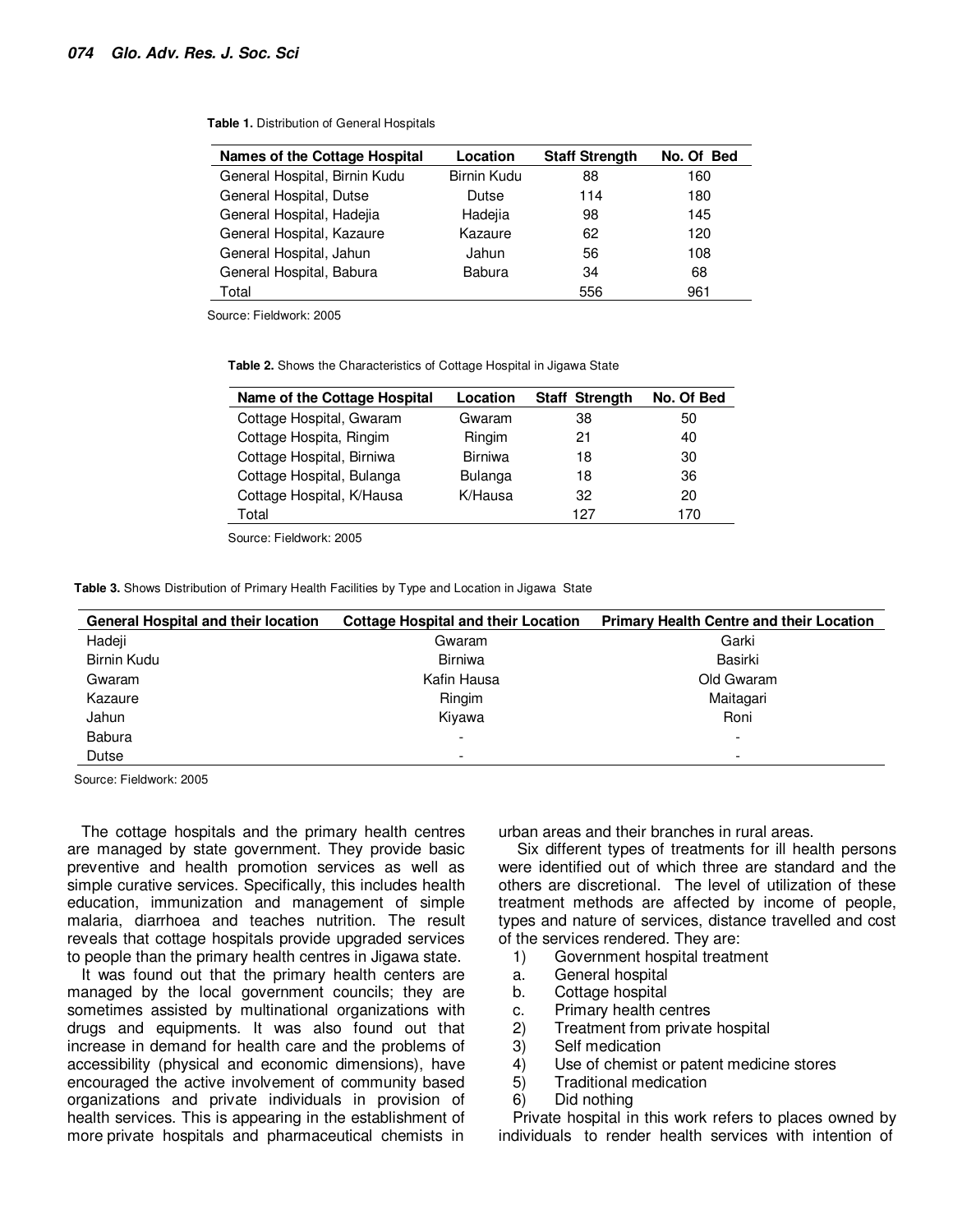| S.No | <b>Determinants</b>               | Frequency | Percentage |
|------|-----------------------------------|-----------|------------|
|      | Distance to service place         | 4943      | 11.1       |
| 2    | Income of respondent              | 4259      | 9.5        |
| 3    | Prompt Availability of service    | 3631      | 8.1        |
| 4    | Non-availability of drugs         | 5432      | 12.2       |
| 5    | Lack of good doctors/ other staff | 4322      | 9.6        |
| 6    | Cost of transport                 | 4618      | 10.3       |
|      | Payment for service rendered      | 5132      | 11.4       |
| 8    | Affordability of service rendered | 2625      | 5.9        |
| 9    | Long waiting hours                | 5269      | 11.7       |
| 10   | Time spent on trips to hospital   | 4401      | 9.8        |
|      | Total                             | 44659     | 99.6       |

| <b>Table 4.</b> Determinants of utilization of Health Facility |
|----------------------------------------------------------------|
|                                                                |

Source: Fieldwork 2005. The total figures for frequency appears to be large because some responded tick more than once

making profit. The amount of fees charged varies with the type of sickness. They are mostly located in towns or urban areas, but of recent the proprietors' are establishing branches in rural areas.

This category is closely followed by the chemist or pharmaceutical or patent medicine stores, individually or jointly owned and is purely for profit making. It is normally a one or two room's kind of treatment place that does not admit but rather offer immediate onsite treatment in the form of drugs and injection. Another treatment method is the self-medication where an individual buys nonprescribed drug from a chemist or any other source to affect cure on himself or others. The last is where a sick person is refused or refuses himself any form of medication voluntarily due to prevailing cash flow problems or beliefs.

Table 3 shows the distributions of primary health facilities by type and places of location in Jigawa state. It could be inferred from the table that location of primary health care centres is bias in favour of local government headquarters and or few settlements. The reasons for this include political agenda and preference for locating in urban areas due to availability of basic welfare facilities. The result shows that only few settlements (Garki, Basirka, Old-Gwaram, Maigatari and Roni), have primary health care centres located in them. Others like Birniwa, Kafin-Hausa, Ringim and Kiyawa have cottage hospitals. This settlements exhibit poor road connectivity and the location pattern does not offer equal or uniform access due to poor physical and low economic accessibility, meaning that it has negative effects on the level of utilization of health facilities. Added to these the rural areas where primary health centres are located have poor welfare facilities. It was also revealed that people in these areas are left with the primary health centres which lack bed space, have low and unskilled staff strength and the also lack equipment and drugs. It was found out that the payment for every services obtained, distance traveled and personal low income levels is forcing people to go for other options, which are found in the traditional

orthodox healings.

In this study rural settlements which have primary health centres were categorized into three. They are (a) rural settlements which have primary health centres and are connected with road (b) rural settlements which do not have primary health centres but are not connected by road and (c) rural settlement which do not have primary health centres and are not connected by road. The results shows 119km as the total distance traveled to get to the primary health centres for the 37 households interviewed in the first category. This means that the mean distance to reach the health centers for houses in the first category is 3.2km. The total distance for settlements that do not have primary health centres but are connected by road is 213km and the mean distance is 5.7km. Whereas those settlements which do not primary health centres and are not connected by road have a total of 389km, covering a mean distance of 10.5km before reaching the health facility.

The results obtained shows that respondents in category (c) cover more distance to obtain health services. It means the number of people using primary health care centers decline as distance increase from their places of residence or towns. While level of utilization of the primary health facilities reduces as a result of distance and cost of transport, the payment for services introduced, long waiting time hours for doctors or treatment. Others reasons includes, lack of qualified doctors, nurses and drugs. Fig 4, present summarises the responses of those interviewed in Jigawa state, Nigeria.

The results revealed that 12.2% of the respondents complained of non-availability of drugs, 10.3% reported that of cost of transport, 11.1% claimed of distance, 11.4% complained on the payment of services rendered and 11.7% talked about the long waiting hours for doctors and services. This is substantiated by the fact that only 5.9% of the people interviewed can instantly afford the services rendered by the hospitals. Generally, these results on table 4, revealed that all the factors have good